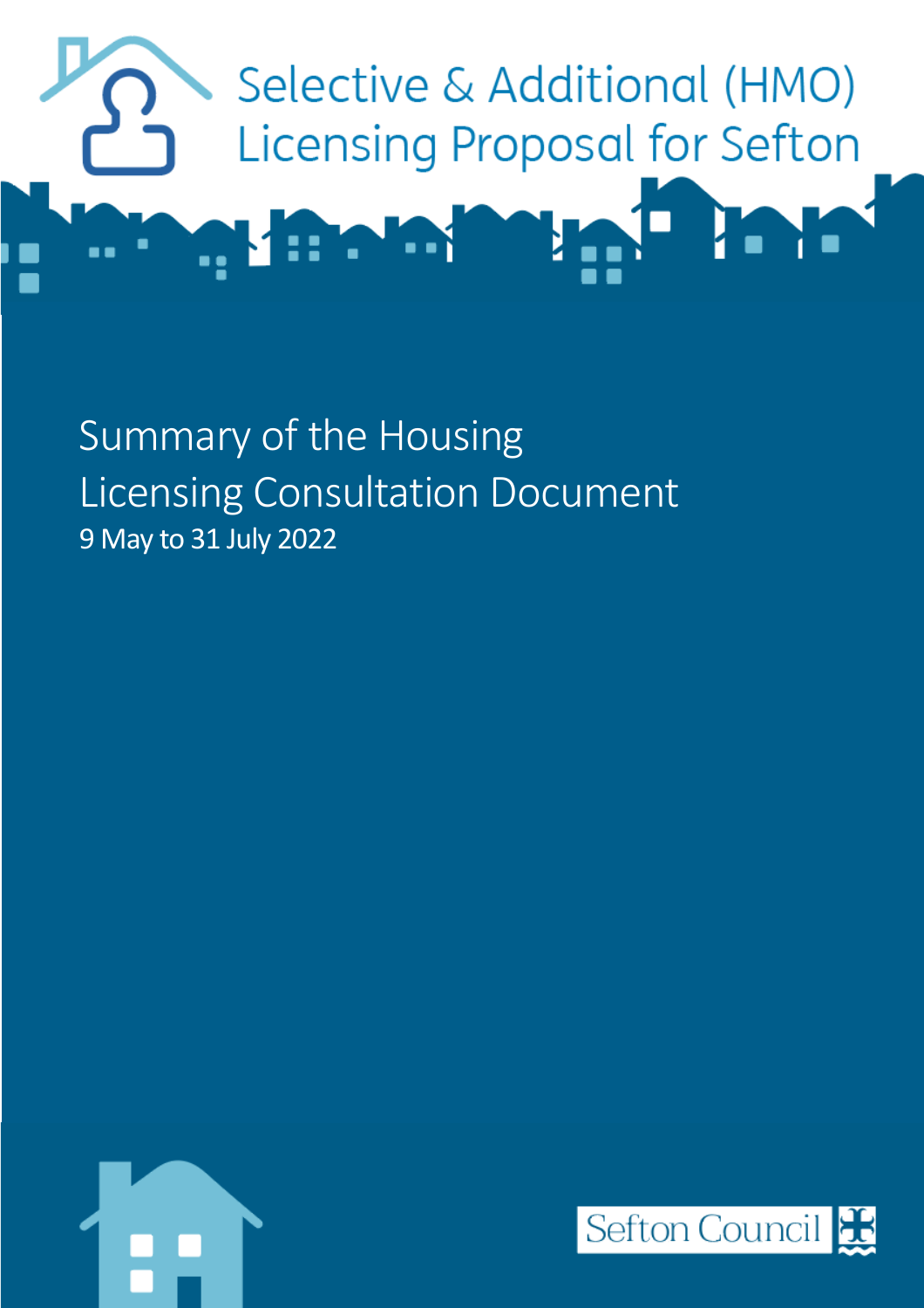### Sefton Council

Summary of the Housing Licensing Consultation Document 9 May to 31 July 2022

# Introduction

In Sefton there are different house types. Some people rent a property and some people own a property. There are differences across Sefton:

- People who do not live in Bootle and Netherton are more likely to own their own home.
- House prices tend to be higher in central Sefton and the north of the borough, than homes in the south of the borough.
- There is less choice in south Sefton where there are more terraced houses, and more homes owned by housing associations or private landlords.

There are also lots of things that affect where people live and the type of property they live in:

- In Bootle, Central Southport, and parts of Waterloo/Seaforth there tends to be poorer housing conditions along with higher levels of crime and anti-social behaviour.
- Many guest houses and small hotels in Southport have had to sell up or become flats or bedsits
- There are more people in Waterloo/Seaforth and Southport wanting to rent from a private landlord and may live in a house of multiple occupancy.

## What is a Landlord Licensing scheme?

While many landlords in Sefton do a good job looking after their properties and tenants, there are people renting their home in Sefton who live in poor housing conditions. Although they pay their rent, their landlords do not carry out essential maintenance to keep them warm and safe.

Through Sefton Council's Landlord Licensing scheme, private rented houses are regulated. This means the Council, can act when concerns are raised, to make sure that rented properties meet the standards expected.

Sefton has had a private licensing scheme since March 2018 and would like to continue these schemes, to make further improvements to housing conditions for residents in the private rented sector.

Licensing since 2018 has seen landlords and agents change the way they look after property. It has also improved their engagement and relationship with Sefton Council.

Between March 2018 – August 2021 there have been:

- 288 licensable properties that have had serious Category 1 health and safety hazards removed relating to fire safety, electrical hazards, damp & mould and excess cold;
- 570 inspection visits took place and 58% of properties did not meet the standards at the first visit.
- After the first visit, 98% of properties had made improvements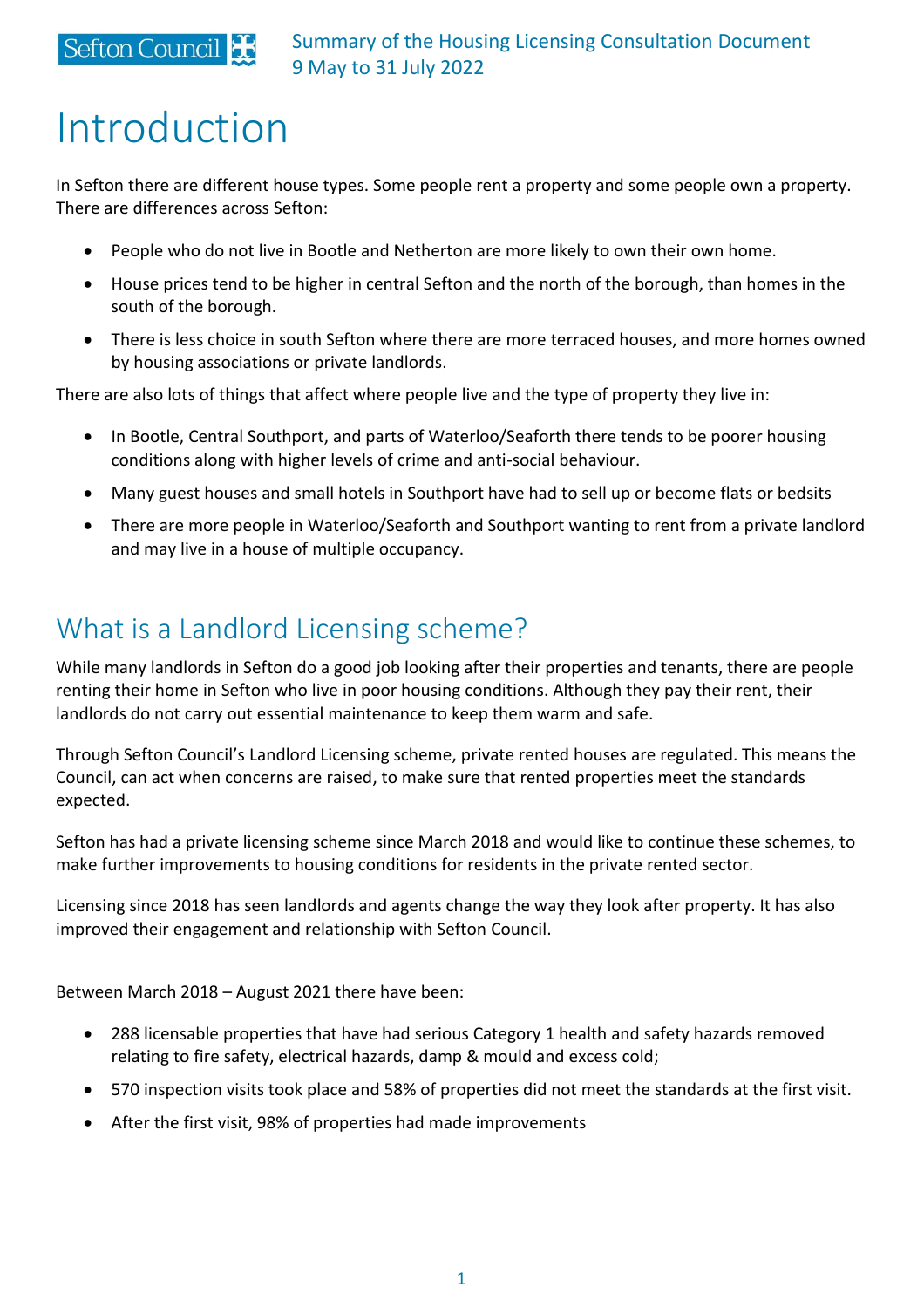#### **Sefton Council**

#### Summary of the Housing Licensing Consultation Document 9 May to 31 July 2022

Benefits to landlords of having a licence include:

- sharing information and support to help tackle antisocial behaviour
- providing support and training to help them improve
- increased knowledge and help to comply with the law
- improved rental income
- higher property value

Benefits to tenants include:

- more landlords providing good quality homes
- landlords having a clear set of rules they must all follow
- less chance of people becoming homeless
- ensuring private landlords manage and maintain their properties
- minimum standards for rented housing leading to better health and wellbeing.

Benefits to the community include:

- increased housing demand
- reduced crime and Anti-Social Behaviour, such as graffiti and fly-tipping
- more people want to live in the area
- improved security
- fewer empty properties
- protection for vulnerable people who may currently be living in poorly maintained properties.

The Housing Act 2004 says that Sefton Council can identify areas for Landlord Licensing provided that the identified area meets one or more of the following:

- low housing demand (or is likely to become such an area)
- a significant and persistent problem caused by anti-social behaviour (ASB)
- poor property conditions
- high levels of migration
- high level of deprivation (poverty)
- high levels of crime

The Housing Act 2004 (Section 56) allows Sefton Council to extend the Mandatory Houses in Multiple Occupation licensing scheme to include other types of Houses in Multiple Occupation.

Sefton Council would like to include all Houses of Multiple Occupation in the Additional licensing schemes. This includes all properties mentioned in Section 257 of the Housing Act, such as converted blocks of flats.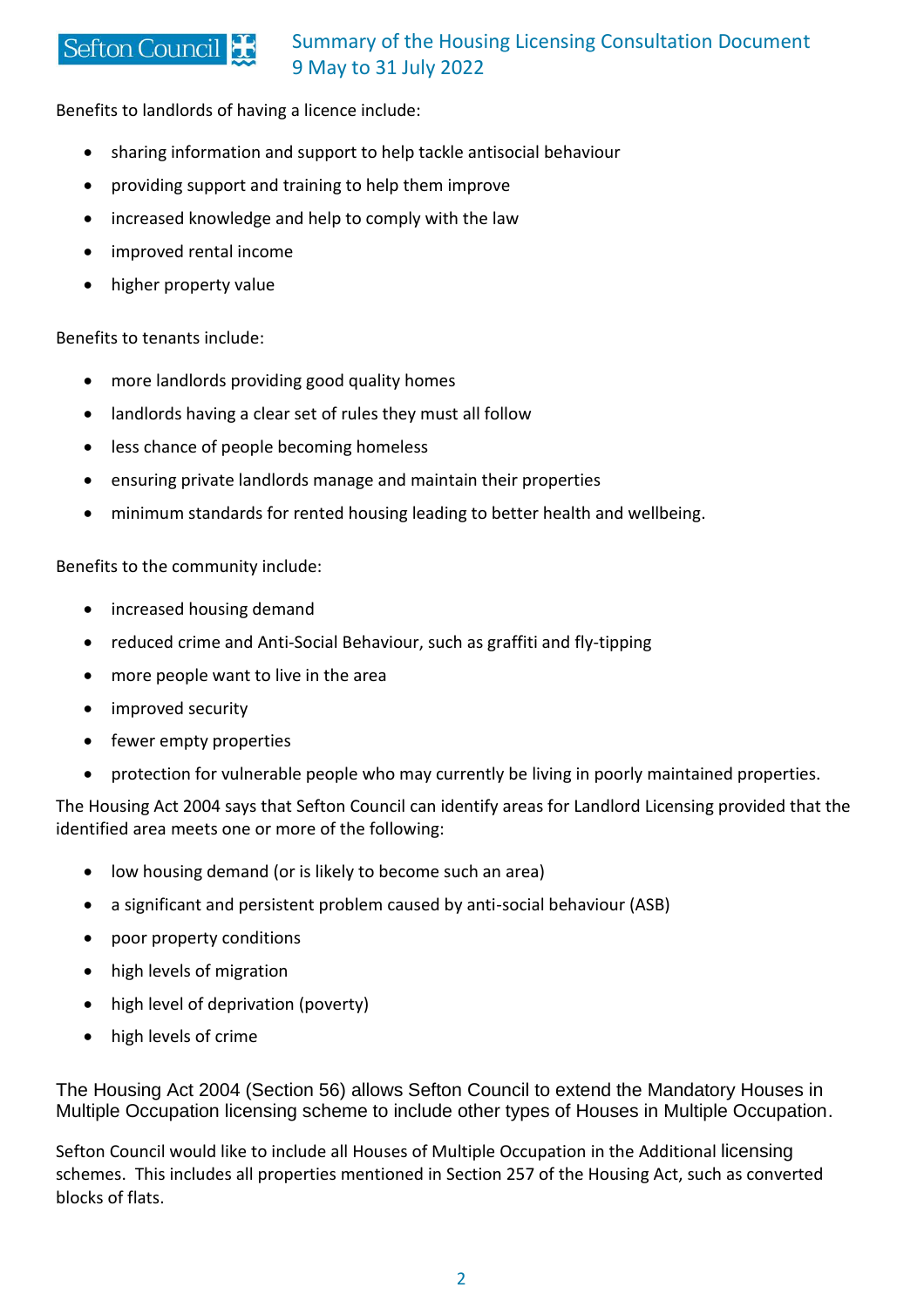#### Sefton Council Summary of the Housing Licensing Consultation Document 9 May to 31 July 2022

The law says that any decision to put in place a landlord licensing scheme must be joined up with the Local Authority's Housing Strategy. It must also work with other agencies for dealing with homelessness, empty homes, and anti-social behaviour.

Sefton Council has looked at lots of Housing standards service requests and other evidence. Before deciding on the proposal, the Council also looked at other ideas, which were:

- Property Accreditation The Council will continue to offer licence fee discounts for members of Sefton's Property Accreditation Scheme. Only 4.2% of properties have signed up to the Accreditation Scheme.
- Having a Sefton-wide Licensing Scheme.

Property Accreditation is not thought to be a successful alternative to licensing and there is not yet enough evidence to have a Sefton-wide Licensing Scheme.

## How will Housing Licensing link to other Sefton Strategies?

Licensing will work alongside other Council Strategies to benefit residents of Sefton to live in safe and healthy homes. It will assist with achieving the aims of the Housing Strategy, Empty Homes Plan and reduce anti-social behaviour. It will also help to reduce the levels of Homelessness.

## How will the schemes be delivered?

A Licensing Scheme can only be in place for a maximum of 5 years. Sefton Council can decide to grant the licence for a shorter time.

All properties that need a licence should be inspected during the period of the schemes. Sefton Council will provide advice and support to landlords to help to bring property conditions up to the required standards and make sure that landlords meet the laws.

Landlords will need to follow a set of rules as part of their licence. These rules will be set following feedback from this consultation process.

## Proposed Landlords Licensing Fees

If Licensing is re-introduced, it means that private landlords in the areas identified must have a licence.

To cover the costs of arranging the Licensing Scheme, Sefton Council would need to charge landlords a fee to apply for a licence. The cost is reviewed each year.

The proposed fee for the Landlords Licensing scheme in Bootle is £695 to cover for up to 5 years. This works out at £139 per year or £2.67 per week.

The proposed fee for the Landlords Additional licensing scheme for Houses of Multiple Occupancy is £950 to cover up to 5 years. This works out at £190 per year or £3.65 per week

It is also proposed that if any landlords have more than one unit of accommodation in the same building, that they are charged the full licence fee for the first unit of accommodation and then only £30 for every other unit.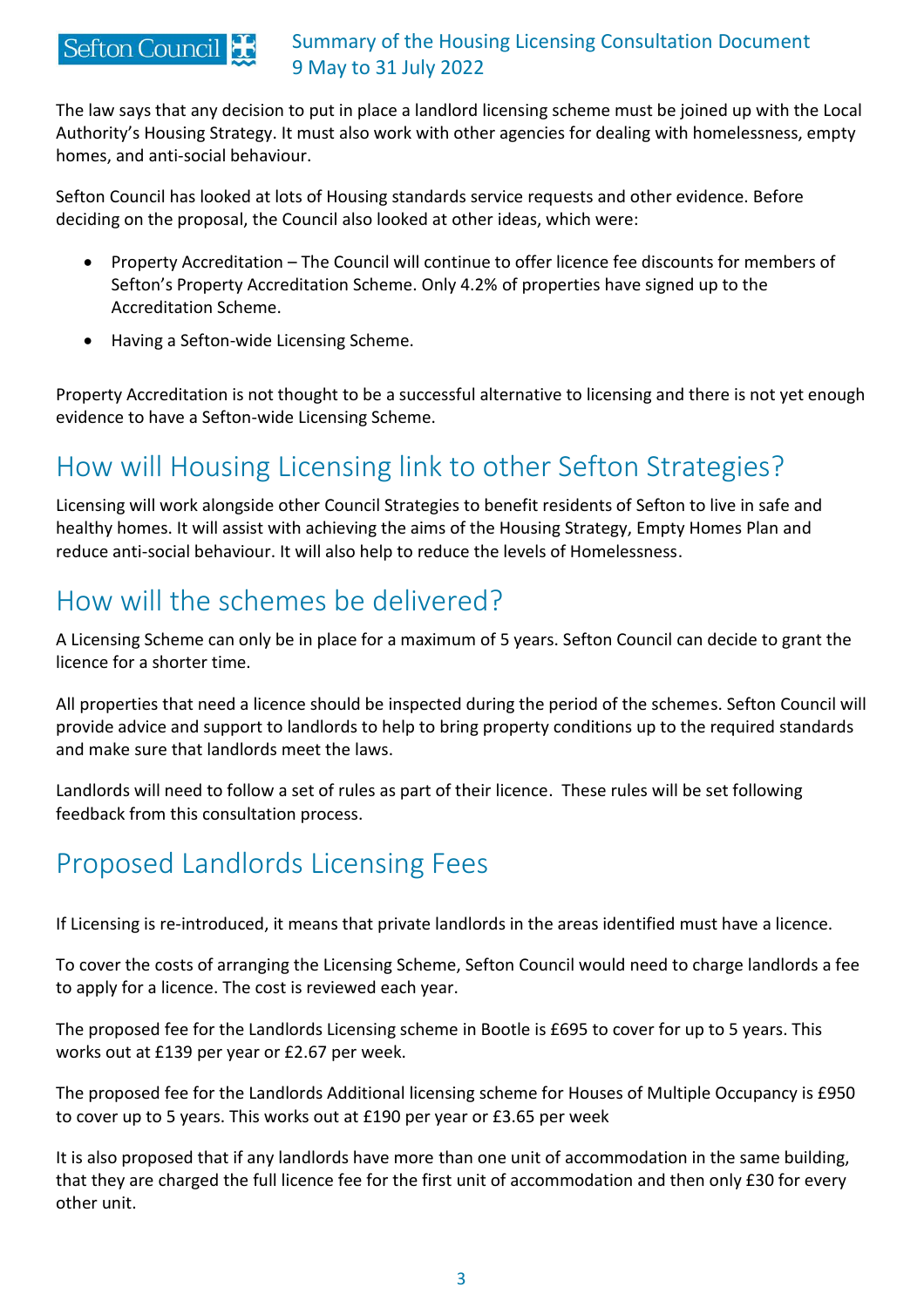

#### Summary of the Housing Licensing Consultation Document 9 May to 31 July 2022

If the landlord is a member of the Sefton Property Accreditation Scheme, the fee would be £150 less

If the landlord has been accredited by the National Residential Landlords Association, the fee would be £150 less.

People who manage properties on behalf of other people (if they are the proposed licence holder), could get a £200 discount if they are part of Sefton's Managing Agent Accreditation Scheme.

## The consultation

The existing Landlords licensing schemes will run out in February 2023.

Sefton must decide if the Selective licensing scheme for Bootle and the Additional licensing schemes for the Houses of Multiple Occupancy in parts of Waterloo, Seaforth, Brighton-Le-Sands, and central Southport should be renewed.

We want to know what you think.

Please complete the consultation to give us your views.